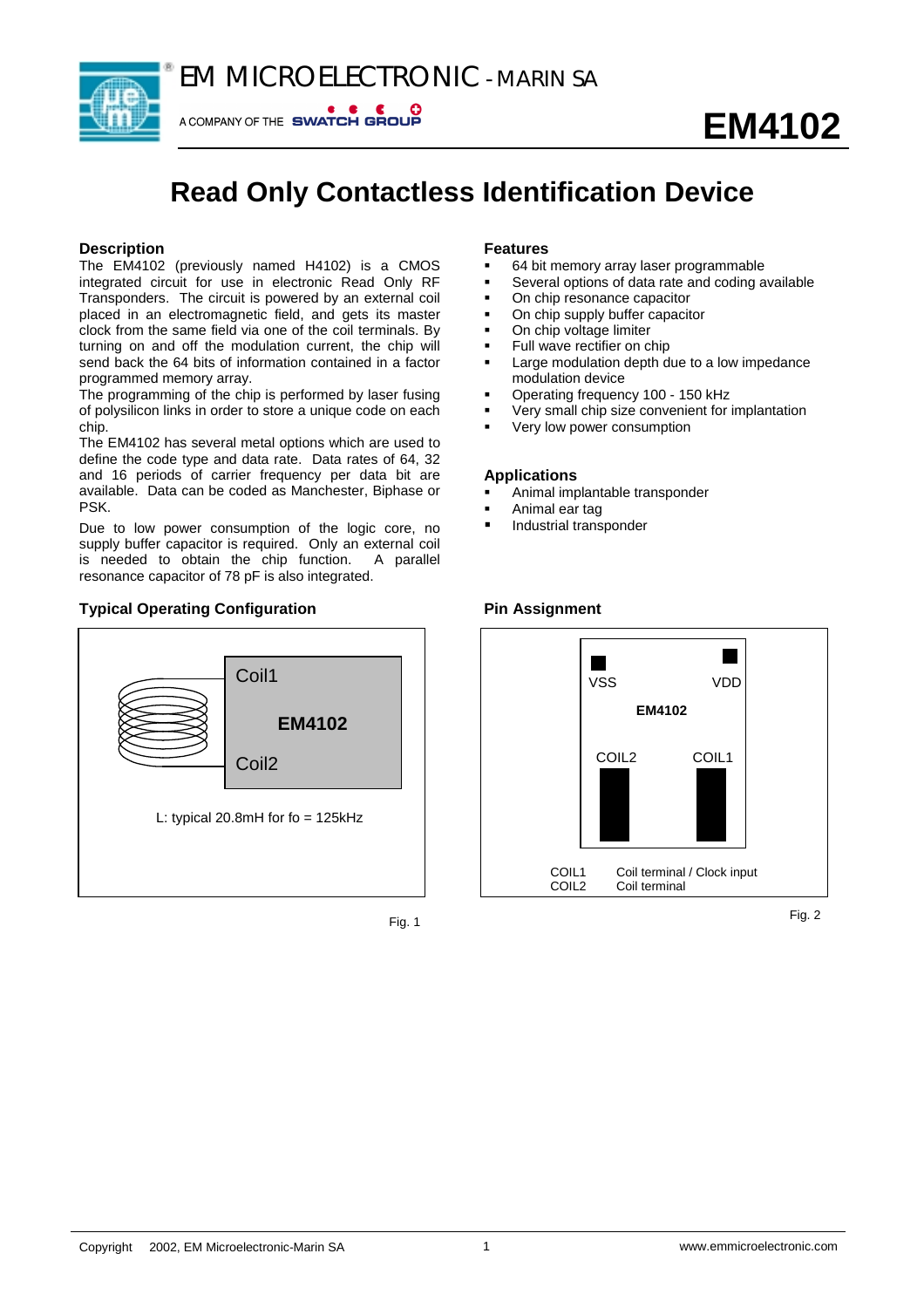

# **EM4102**

#### **Absolute Maximum Ratings**

| <b>Parameter</b>                                                  | Symbol                                   | <b>Conditions</b>                                      |
|-------------------------------------------------------------------|------------------------------------------|--------------------------------------------------------|
| Maximum DC Current forced<br>on COIL1 & COIL2                     | $I_{\rm COL}$                            | $+30mA$                                                |
| <b>Power Supply</b>                                               | Voo                                      | $-0.3$ to $7.5V$                                       |
| Storage Temp. Die form<br>Storage Temp. PCB form                  | T <sub>store</sub><br>$T_{\text{store}}$ | $-55$ to $+200^{\circ}$ C<br>$-55$ to $+125^{\circ}$ C |
| Electrostatic discharge<br>maximum to MIL-STD-883C<br>method 3015 | Vesn                                     | 2000V                                                  |

Stresses above these listed maximum ratings may cause permanent damages to the device. Exposure beyond specified operating conditions may affect device reliability or cause malfunction.

#### **Handling Procedures**

This device has built-in protection against high static voltages or electric fields; however, anti-static precautions must be taken as for any other CMOS component. Unless otherwise specified, proper operation can only occur when all terminal voltages are kept within the voltage range. Unused inputs must always be tied to a defined logic voltage level.

#### **Operating Conditions**

| <b>Parameter</b>            | <b>Symbol</b>                | Min | Гvр   | Max   | Units |
|-----------------------------|------------------------------|-----|-------|-------|-------|
| Operating Temp.             | $\mathsf{I}_{\mathsf{op}}$   | -40 |       | $+85$ | °C    |
| <b>Maximum Coil Current</b> | $I_{\rm COL}$                | -10 |       | 10    | mA    |
| AC Voltage on Coil          | $\mathsf{V}_{\mathsf{coil}}$ | 3   | $14*$ |       | Vpp   |
| Supply Frequency            | $\mathsf{f}_\mathsf{coil}$   | 100 |       | 150   | kHz   |

\*) The AC Voltage on Coil is limited by the on chip voltage limitation circuitry. This is according to the parameter  $I_{coil}$ in the absolute maximum ratings.



#### **System Principle**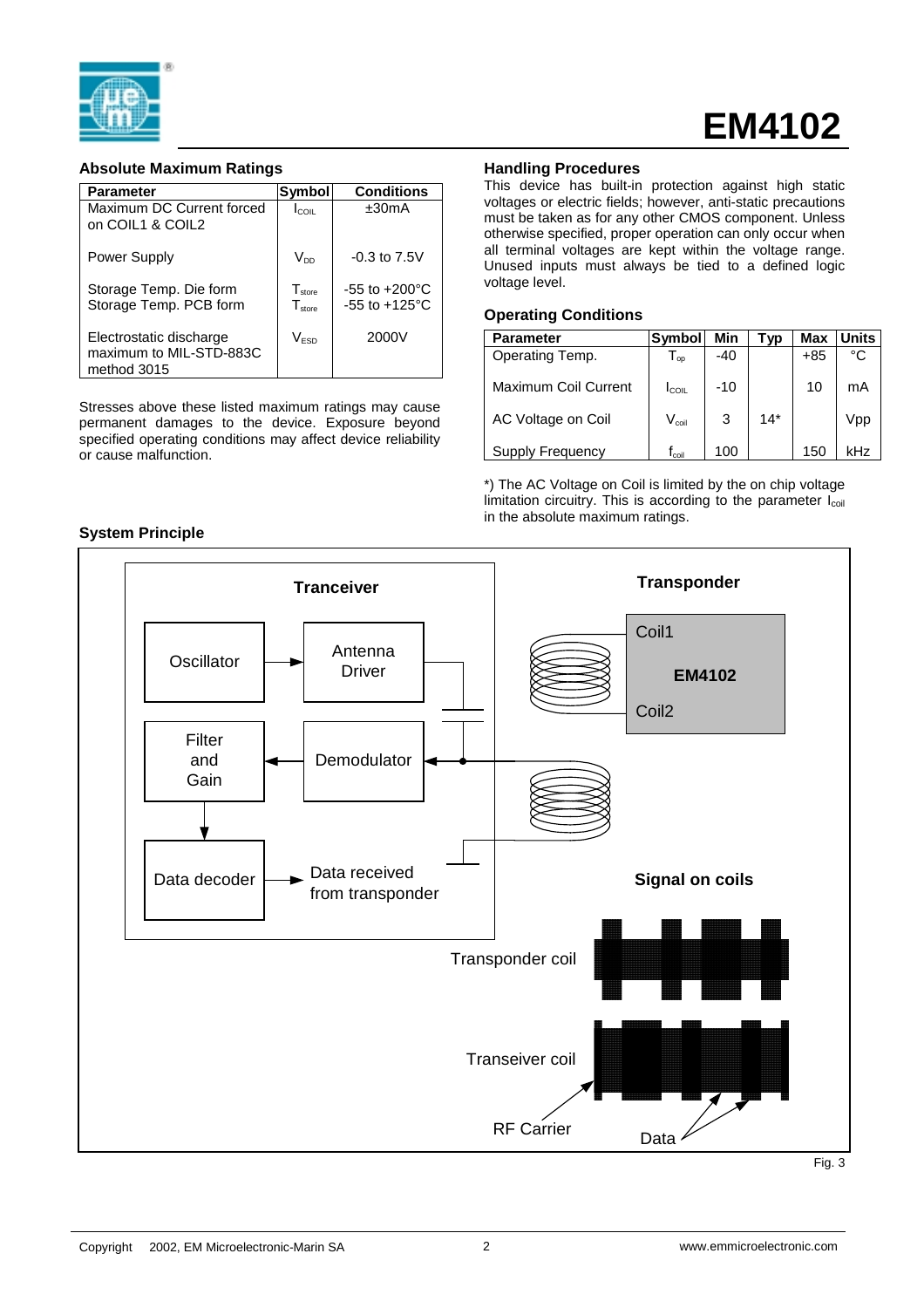

#### **Electrical Characteristics**

 $V_{DD} = 1.5V$ ,  $V_{SS} = 0V$ ,  $f_{C1} = 134kHz$  square wave,  $T_a = 25^{\circ}C$ 

 $V_{C1}$  = 1.0V with positive peak at  $V_{DD}$  and negative peak at  $V_{DD}$  -1V unless otherwise specified

| Parameter                         | Symbol                    | <b>Test Conditions</b>                                                       | Min. | Typ.  | Max. | <b>Units</b> |
|-----------------------------------|---------------------------|------------------------------------------------------------------------------|------|-------|------|--------------|
| <b>Supply Voltage</b>             | $V_{DD}$                  |                                                                              | 1.5  |       | 1)   | V            |
| <b>Rectified Supply Voltage</b>   | <b>V</b> <sub>DDREC</sub> | $V_{\text{COL1}}$ - $V_{\text{COL2}}$ = 2.8 VDC<br>Modulator switch $=$ "ON" | 1.5  |       |      | $\vee$       |
| Coil1 - Coil2 Capacitance         | $C_{res}$                 | $V_{\text{coil}}$ =100mVRMS f=10kHz                                          |      | 78 2) |      | pF           |
| Power Supply Capacitor            | $C_{\text{sup}}$          |                                                                              |      | 125   |      | pF           |
| <b>Manchester and biphase</b>     |                           |                                                                              |      |       |      |              |
| versions<br><b>Supply Current</b> | $I_{DD}$                  |                                                                              |      | 0.6   | 1.5  | μA           |
|                                   |                           |                                                                              |      |       |      |              |
| C <sub>2</sub> pad Modulator ON   | V <sub>ONC2</sub>         | $V_{DD} = 5.0V$ $V_{DDC2} = 1mA$                                             | 150  | 220   | 280  | mV           |
| voltage drop                      |                           | with ref. to $V_{DD}$                                                        |      |       |      |              |
| <b>PSK version</b>                |                           |                                                                              |      |       |      |              |
| <b>Supply Current</b>             | <b>IDDPSK</b>             |                                                                              |      | 0.9   | 2.0  | μA           |
|                                   |                           |                                                                              |      |       |      |              |
| C <sub>2</sub> pad Modulator ON   | VONC2PSK                  | $V_{DD} = 5.0V$ $V_{DDC2} = 100\mu A$                                        | 500  | 650   | 800  | mV           |
| voltage drop                      |                           | with ref. to V <sub>DD</sub>                                                 |      |       |      |              |

Note 1) The maximum voltage is defined by forcing  $10 \text{ mA}$  on COIL1 - COIL2<br>Note 2) The tolerance of the resonant capacitor is  $\pm 15\%$  over the whole pro

The tolerance of the resonant capacitor is  $\pm$  15% over the whole production.

On a wafer basis, the tolerance is  $\pm 2\%$ 

#### **Timing Characteristics**

 $V_{DD} = 1.5V$ ,  $V_{SS} = 0V$ ,  $f_{coil} = 134kHz$  square wave,  $T_a = 25°C$ 

 $V_{C1}$  = 1.0V with positive peak at  $V_{DD}$  and negative peak at  $V_{DD}$  -1V unless otherwise specified

| Timings are derived from the field frequency and are specified as a number of RF periods. |                                                           |                     |          |            |  |  |  |  |
|-------------------------------------------------------------------------------------------|-----------------------------------------------------------|---------------------|----------|------------|--|--|--|--|
| l Parameter                                                                               | Units<br>Value<br><b>Test Conditions</b><br><b>Symbol</b> |                     |          |            |  |  |  |  |
|                                                                                           |                                                           |                     |          |            |  |  |  |  |
| Read Bit Period                                                                           | <sup>l</sup> rdb                                          | depending on option | 64.32.16 | RF periods |  |  |  |  |

#### **Timing Waveforms**

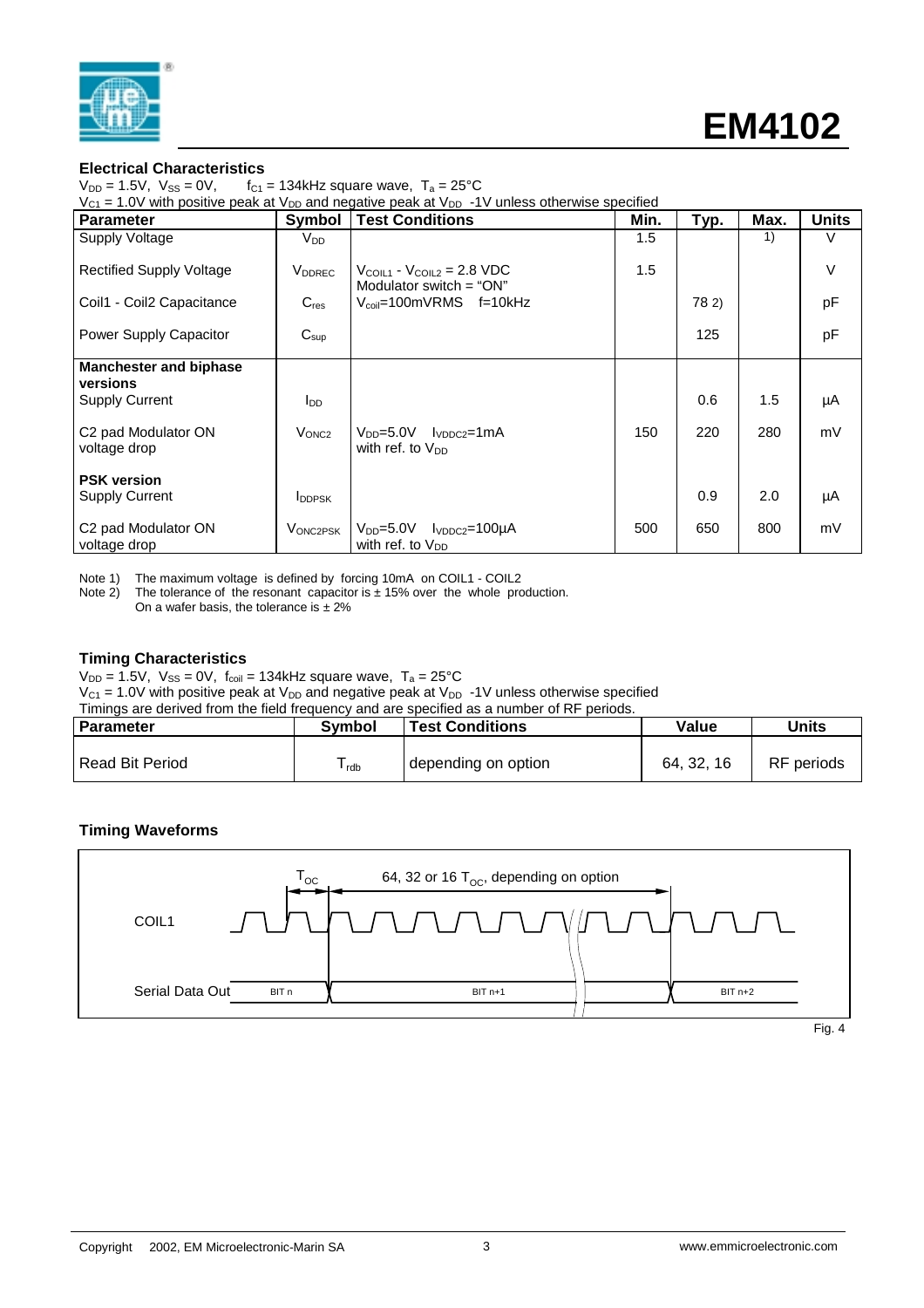

#### **Block Diagram**



#### **Functional Description General**

The EM4102 is supplied by means of an electromagnetic field induced on the attached coil. The AC voltage is rectified in order to provide a DC internal supply voltage. When the last bit is sent, the chip will continue with the first bit until the power goes off.

#### **Full Wave Rectifier**

The AC input induced in the external coil by an incident magnetic field is rectified by a Graetz bridge. The bridge will limit the internal DC voltage to avoid malfunction in strong fields.

#### **Clock Extractor**

One of the coil terminals (COIL1) is used to generate the master clock for the logic function. The output of the clock extractor drives a sequencer.

#### **Sequencer**

The sequencer provides all necessary signals to address the memory array and to encode the serial data out.

Three mask programmed encoding versions of logic are available. These three encoding types are Manchester, biphase and PSK. The bit rate for the first and the second type can be 64 or 32 periods of the field frequency. For the PSK version, the bit rate is 16.

The sequencer receives its clock from the COIL1 clock extractor and generates every internal signal controlling the memory and the data encoder logic.

#### **Data Modulator**

The data modulator is controlled by the signal Modulation Control in order to induce a high current in the coil. The coil 2 transistor drives this high current. This will affect the magnetic field according to the data stored in the memory array.

#### **Memory Array for Manchester & Bi-Phase encoding ICs**

The EM4102 contains 64 bits divided in five groups of information. 9 bits are used for the header, 10 row parity bits (P0-P9), 4 column parity bits (PC0-PC3), 40 data bits (D00-D93), and 1 stop bit set to logic 0.

|                   |  |                 |                 |                  |                  |                | 9 header bits  |
|-------------------|--|-----------------|-----------------|------------------|------------------|----------------|----------------|
| 8 version bits or |  | D <sub>00</sub> | D01             | D <sub>0</sub> 2 | D <sub>0</sub> 3 | P <sub>0</sub> |                |
| customer ID       |  | D10             | D11             | D <sub>12</sub>  | D <sub>13</sub>  | P1             |                |
|                   |  | D20             | D21             | D <sub>22</sub>  | D <sub>23</sub>  | P <sub>2</sub> |                |
| 32 data bits      |  | D30             | D31             | D32              | D33              | P3             |                |
|                   |  | D40             | D41             | D42              | D43              | P4             |                |
|                   |  | D50             | D51             | D <sub>52</sub>  | D <sub>53</sub>  | P <sub>5</sub> |                |
|                   |  | D60             | D61             | D62              | D <sub>63</sub>  | P6             |                |
|                   |  |                 | D71             | 772              | D73              | P7             |                |
|                   |  | D80             | D81             | D82              | D83              | P8             |                |
|                   |  | D90             | D91             | D <sub>92</sub>  | D93              | P <sub>9</sub> | 10 line parity |
|                   |  |                 | PC <sub>1</sub> | PC <sub>2</sub>  | PC <sub>3</sub>  | S0             | bits           |
|                   |  |                 |                 |                  |                  |                |                |

4 column parity bits

The header is composed of the 9 first bits which are all programmed to "1". Due to the data and parity organisation, this sequence cannot be reproduced in the data string. The header is followed by 10 groups of 4 data bits allowing 100 billion combinations and 1 even row parity bit. Then, the last group consists of 4 event column parity bits without row parity bit. S0 is a stop bit which is written to "0"

Bits D00 to D03 and bits D10 to D13 are customer specific identification.

These 64 bits are outputted serially in order to control the modulator. When the 64 bits data string is outputted, the output sequence is repeated continuously until power goes off.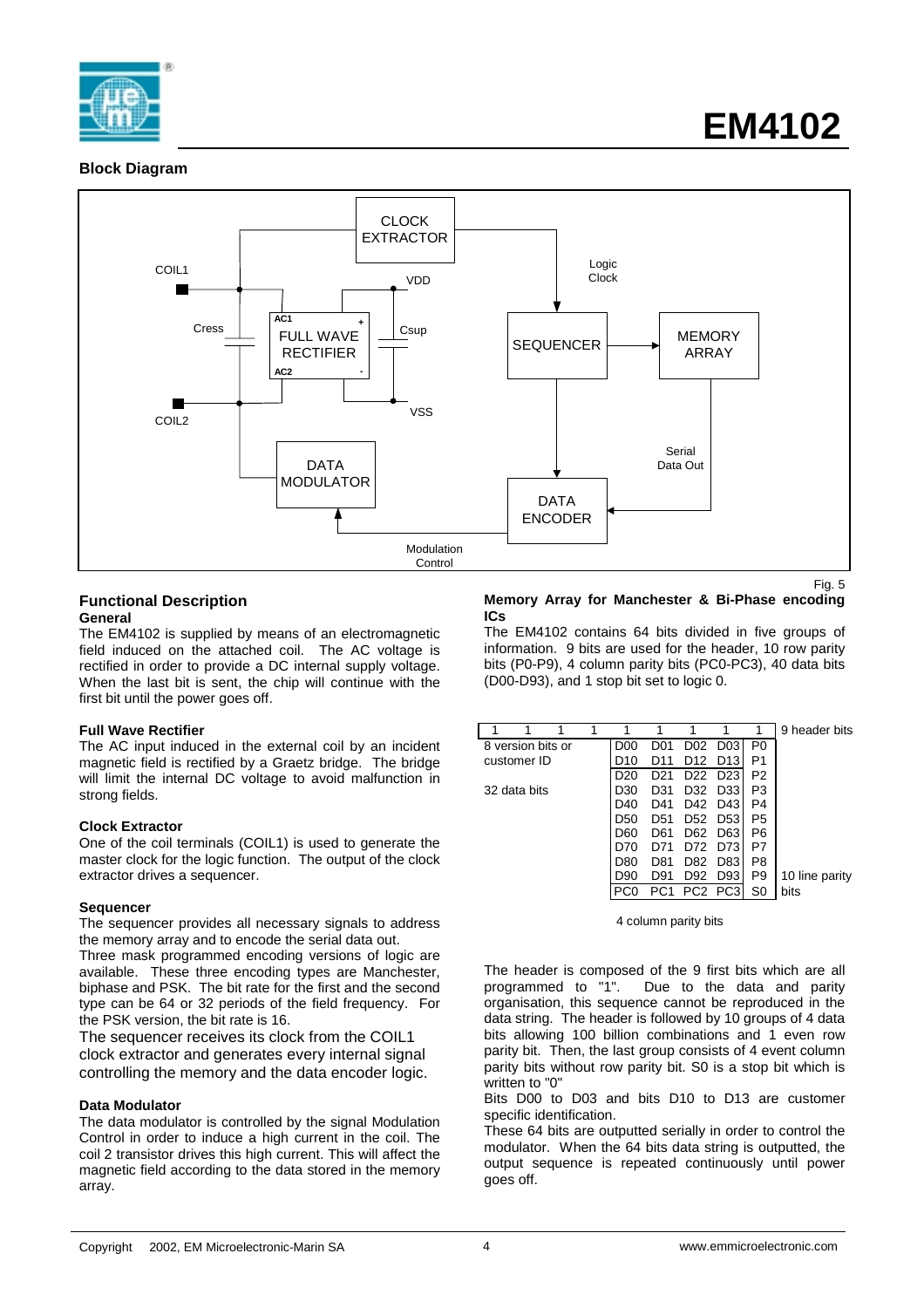

# **EM4102**

#### **Memory Array for PSK encoding ICs**

The PSK coded IC's are programmed with odd parity for P0 and P1 and always with a logic zero.

The parity bits from P2 to P9 are even.

The column parity PC0 to PC3 are calculated including the version bits and are even parity bits.

# **Code Description**

**Manchester**

There is always a transition from ON to OFF or from OFF to ON in the middle of bit period. At the transition from logic bit "1" to logic bit "0" or logic bit "0" to logic bit "1" the phase change. Value high of data stream presented below modulator switch OFF, low represents switch ON (see Fig. 6).

#### **Manchester Code**

#### **Biphase Code**

At the beginning of each bit, a transition will occur. A logic bit "1" will keep its state for the whole bit duration and a logic bit "0" will show a transition in the middle of the bit duration (see Fig. 7).

#### **PSK Code**

Modulation switch goes ON and OFF alternately every period of carrier frequency. When a phase shift occurs, a logical "0" is read from the memory. If no shift phase occurs after a data rate cycle, a logical "1" is read (see Fig. 8).



"0" ON SERIAL OUT 
<sup>"1"</sup> ON SERIAL OUT

Modulation control "low" means high current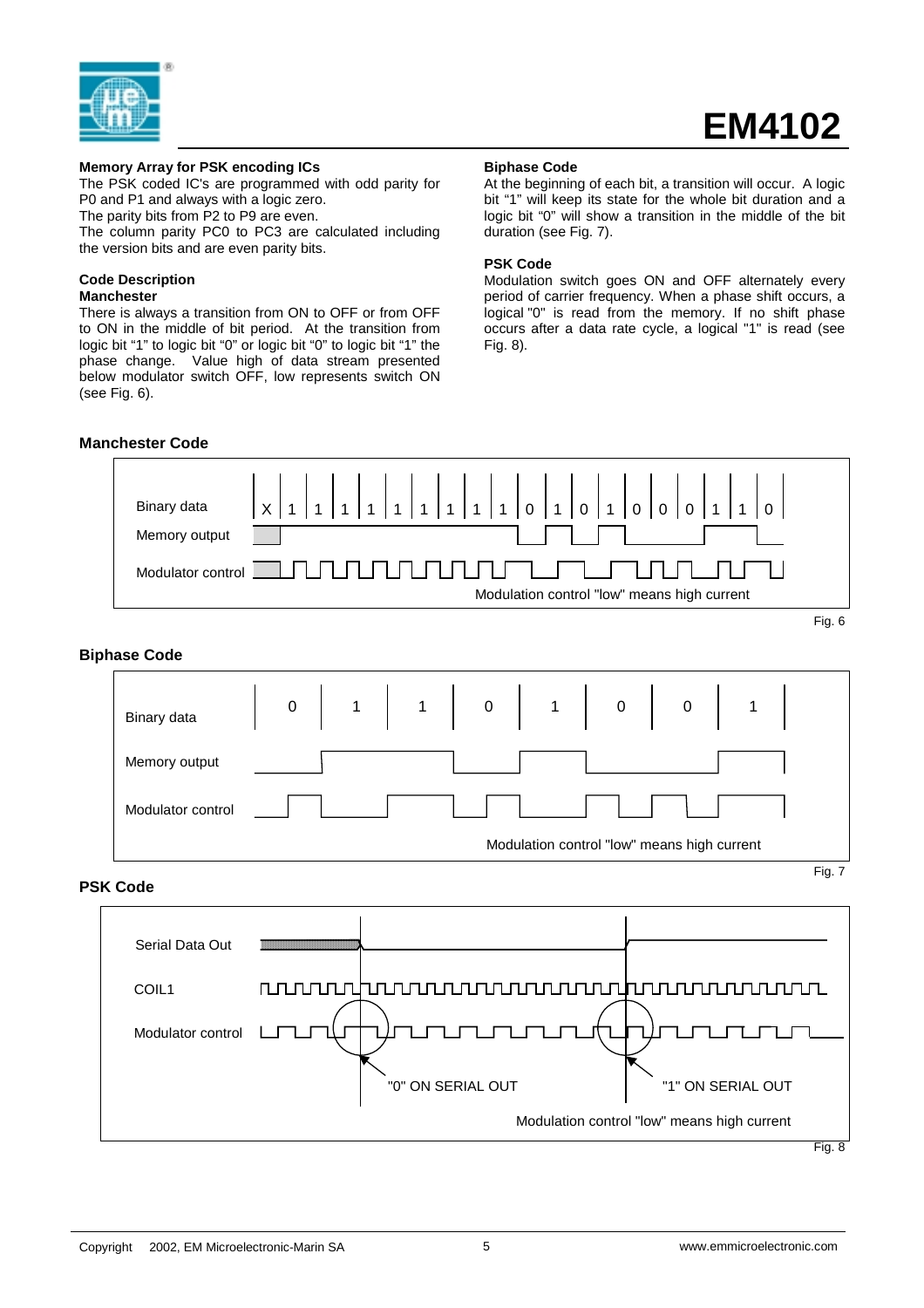

### **Pad Description**

| Pad | <b>Name</b> | <b>Function</b>                  |  |  |  |
|-----|-------------|----------------------------------|--|--|--|
|     | COIL2       | Coil terminal 2 / data output    |  |  |  |
|     | COIL1       | Coil terminal 1 / clock input    |  |  |  |
|     | VDD         | Positive internal supply voltage |  |  |  |
|     | VSS         | Negative internal supply voltage |  |  |  |

## **CHIP Dimensions**



Fig. 9